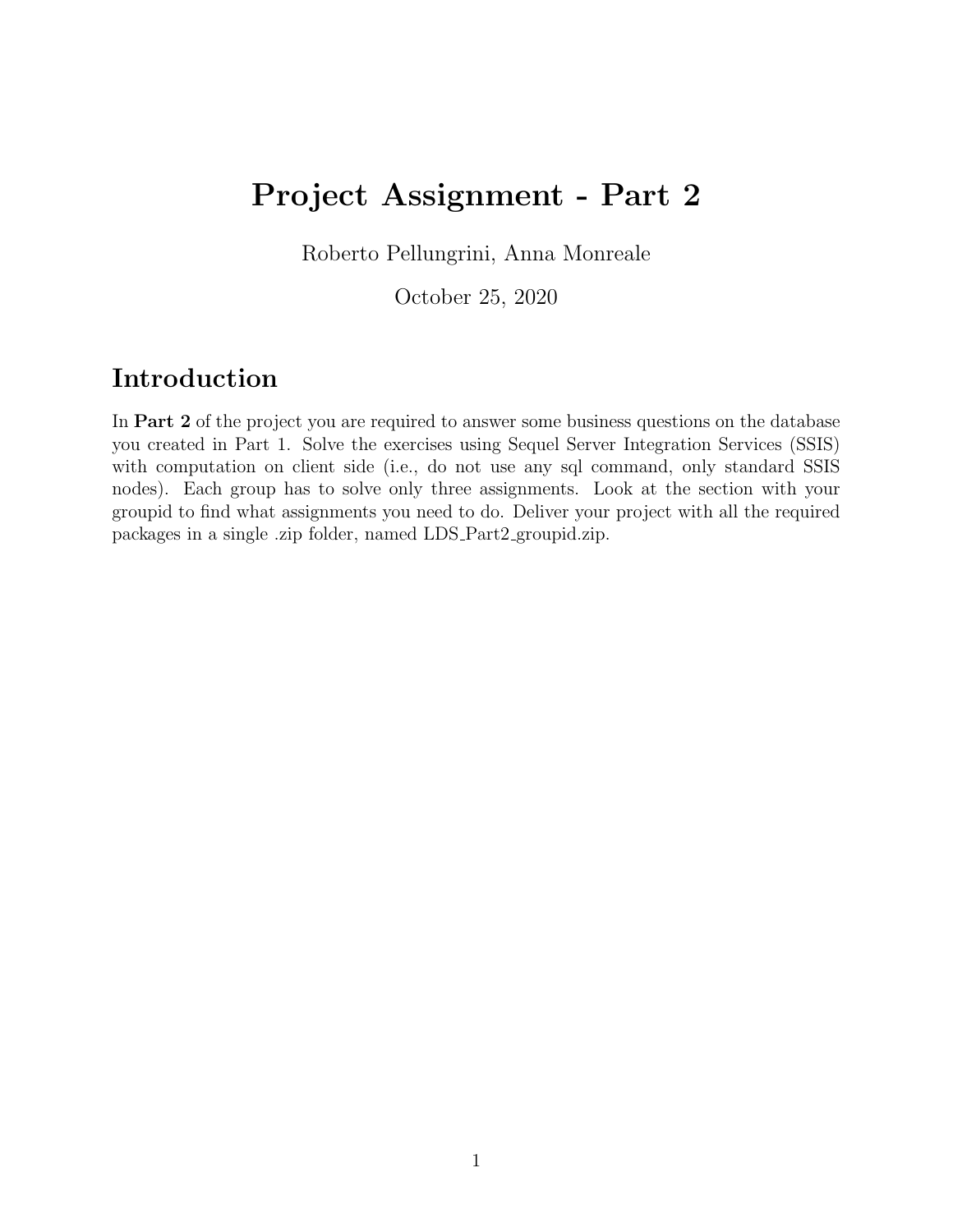## Groups from 1 to 8

#### Assignment 0

For every year, the brand of gpu ordered by sales

#### Assignment 1

For any given country, a product is said to have full regional spread if it was sold in all the regions of that country. List all the AMD brand cpus that do not have full regional spread in Germany.

#### Assignment 2

Calculate which processor manufacturer yields the most sales, for each country and year.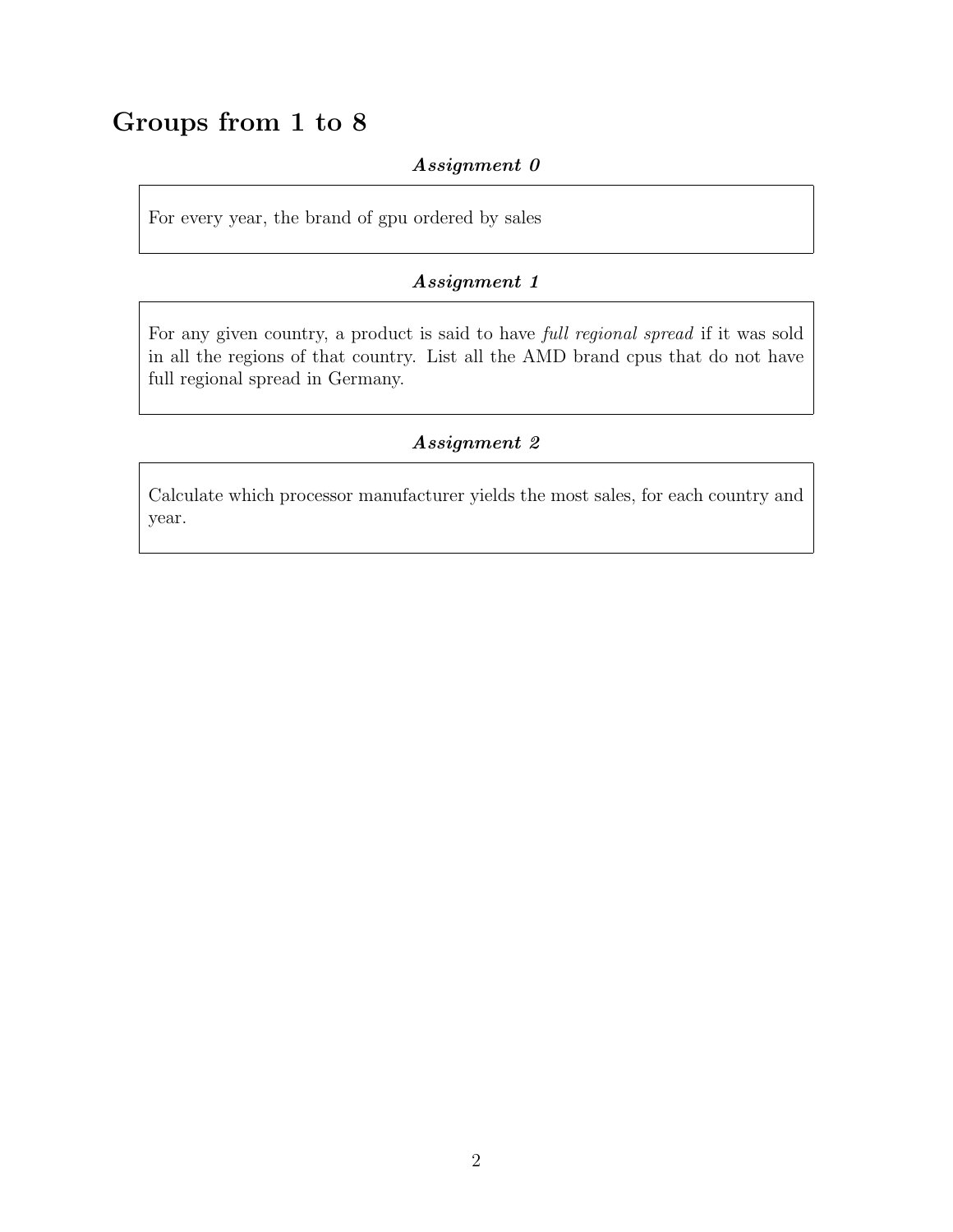### Groups from 9 to 16

#### Assignment 0

For every vendor, the brand of cpu ordered by sales

#### Assignment 1

A vendor is said to be franchised if more than 60% of his sales come from the same brand of product. List all the vendors that are franchised to a brand of ram.

#### Assignment 2

List the memory type of gpus that sold more than the average sales for gpus, for each month.